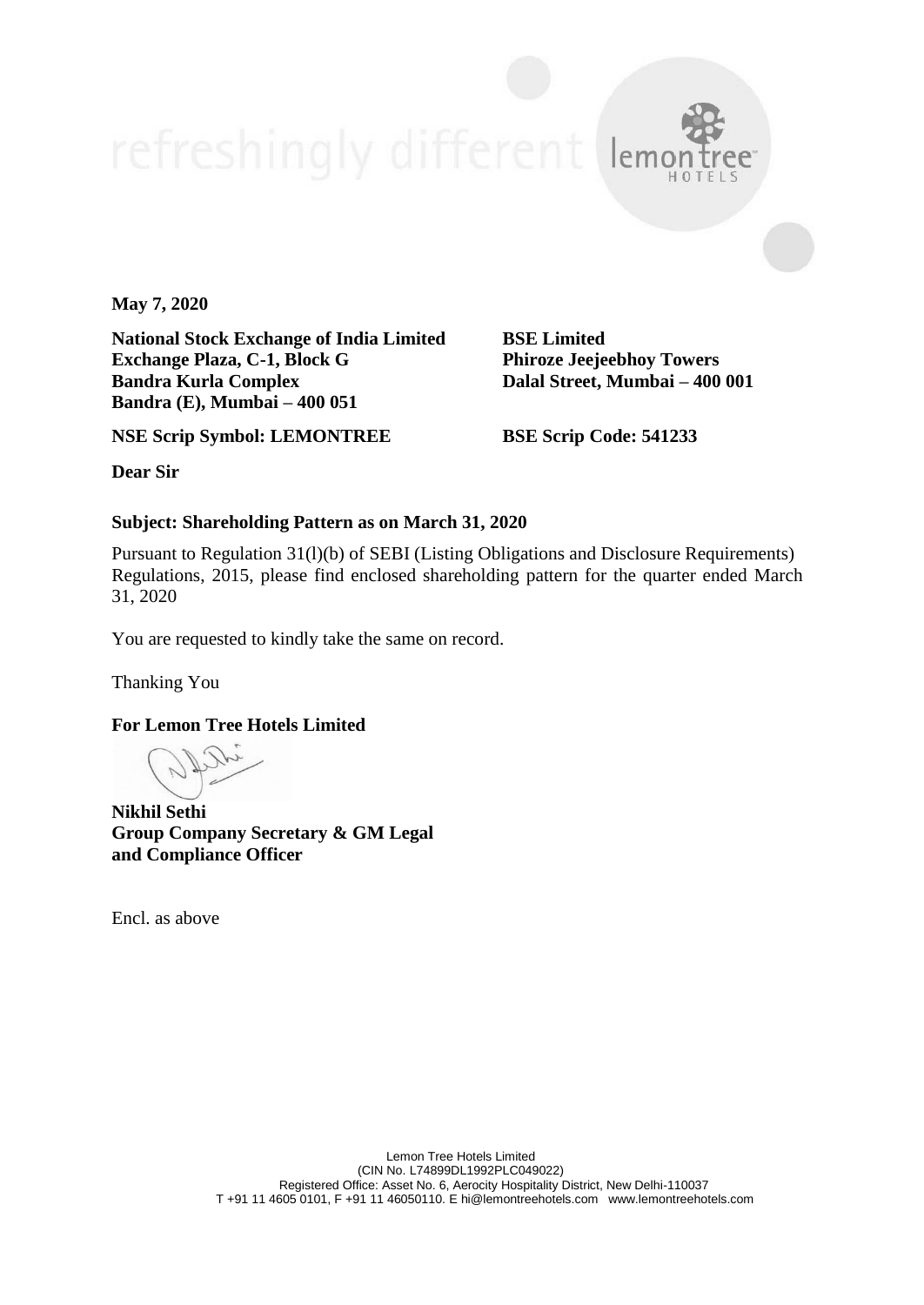- 1. Name of Listed Entity: Lemon Tree Hotels Limited
- 2. Scrip Code/Name of Scrip/Class of Security: LEMONTREE
- 3. Share Holding Pattern Filed under:31b
- 4. Share Holding Pattern as on: 31-Mar-2020

5. **Declaration**:The Listed entity is required to submit the following declaration to the extent of submission of information:-

| <b>S. No.</b> | <b>Particulars</b>                                  | Yes/No         |                             |
|---------------|-----------------------------------------------------|----------------|-----------------------------|
|               | Whether the Listed Entity has issued any partly     | N <sub>o</sub> |                             |
|               | paid up shares?                                     |                |                             |
|               | Whether the Listed Entity has issued any            | No             |                             |
|               | <b>Convertible Securities?</b>                      |                |                             |
| 3             | Whether the Listed Entity has any shares against    | No             |                             |
|               | which depository receipts are issued?               |                |                             |
| 4             | Whether the Listed Entity has any shares in         | Yes            | Promoter and Promoter Group |
|               | locked-in?                                          |                |                             |
| 5             | Whether any shares held by promoters are pledge Yes |                | Promoter and Promoter Group |
|               | or otherwise encumbered?                            |                |                             |
| 6             | Whether the Listed Entity has issued any            | No             |                             |
|               | differential Voting Rights?                         |                |                             |
|               | Whether the Listed Entity has issued any            | No             |                             |
|               | Warrants?                                           |                |                             |
| 8             | Whether the listed entity has any significant       | Yes            |                             |
|               | beneficial owner?                                   |                |                             |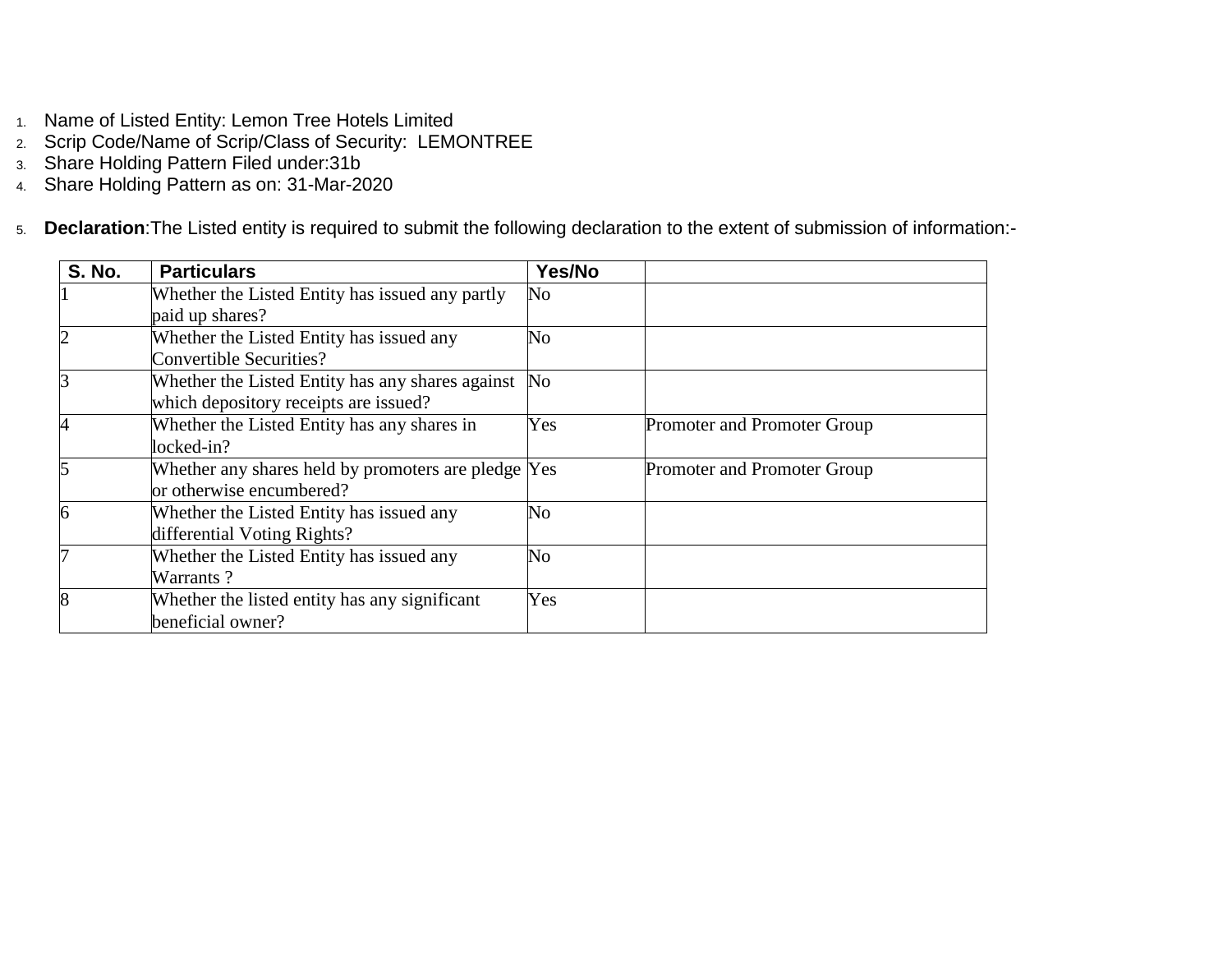## Table I-Summary Statement holding of specified securities

| $\overline{Catego}$<br>ry(I) | <i>Categoryofs</i><br>hareholder<br>(II) | Nos.of<br>sharehol<br>ders | No.of fully<br>paid up<br>equity | $\overline{N}$ o. of<br>Partlyp<br>aid-up | No. of<br>shares<br>underlying | <b>Total</b><br>nos.share | <b>Sharehold</b><br>ing as a% |                         |         | <b>Number of Voting Rights held in</b><br>each class of securities |                            | No.ofSh<br>aresUnd<br>erlying         | <b>Shareho</b><br>lding, as<br>a‰assu | <b>NumberofLock</b><br>edinshares |                 | <b>NumberofS</b><br>harespledge<br>dor |             | <b>Numberof</b><br>equityshar<br>esheld |
|------------------------------|------------------------------------------|----------------------------|----------------------------------|-------------------------------------------|--------------------------------|---------------------------|-------------------------------|-------------------------|---------|--------------------------------------------------------------------|----------------------------|---------------------------------------|---------------------------------------|-----------------------------------|-----------------|----------------------------------------|-------------|-----------------------------------------|
|                              |                                          | (III)                      | shares                           | equity                                    | <b>Depository</b>              | held                      | (calculate<br>das             |                         |         | (IX)                                                               |                            | <b>Outstandin</b>                     | <i>ofconver</i><br>tible              |                                   |                 | otherwise                              |             | in                                      |
|                              |                                          |                            | held                             | shares                                    | Receipts                       | $(VII)=$                  | perSCRR,                      |                         |         |                                                                    |                            | convertible                           | securities<br>(asa                    | (XII)                             |                 | encumbered                             |             | dematerializ                            |
|                              |                                          |                            | (IV)                             | held<br>(V)                               | (VI)                           | $(IV)+(V)+$<br>(VI)       | 1957<br>(VIII)                |                         |         |                                                                    |                            | securities                            | percenta<br>diluteds                  |                                   |                 | (XIII)                                 |             | ed form                                 |
|                              |                                          |                            |                                  |                                           |                                |                           | Asa‰of                        | <b>NoofVotingRights</b> |         |                                                                    | <b>Tot</b>                 | $\overline{(including)}$<br>Warrants) | $\overline{c$ apit                    | No. (a)                           | Asa             | No.(a)                                 | Asa         | (XIV)                                   |
|                              |                                          |                            |                                  |                                           |                                |                           | $(A+B+C2)$                    |                         |         | <b>Class</b> Fotal                                                 | ala<br>sa                  | (X)                                   | $(XI)=(VII)+$                         |                                   | $%$ of          |                                        | %o          |                                         |
|                              |                                          |                            |                                  |                                           |                                |                           |                               | Classeg: X              | $eg:$ y |                                                                    | $%$ of(                    |                                       |                                       |                                   | total<br>Shares |                                        | ftot<br>alS |                                         |
|                              |                                          |                            |                                  |                                           |                                |                           |                               |                         |         |                                                                    | $A + \overline{B}$<br>$+C$ |                                       | Asa                                   |                                   | held(b)         |                                        | har         |                                         |
|                              |                                          |                            |                                  |                                           |                                |                           |                               |                         |         |                                                                    |                            |                                       | $(A+B+C2)$                            |                                   |                 |                                        | esh<br>eld  |                                         |
|                              |                                          |                            |                                  |                                           |                                |                           |                               |                         |         |                                                                    |                            |                                       |                                       |                                   |                 |                                        | (b)         |                                         |
| А                            | Promoter &                               |                            | 247474803                        |                                           |                                | 247474803                 | 31.24                         | 247474803               |         | 247474803                                                          | 31.31                      |                                       | 31.24                                 | 157854216                         | 63.79           |                                        |             | 83546387 33.76 247474803                |
|                              | Promoter Group                           |                            |                                  |                                           |                                |                           |                               |                         |         |                                                                    |                            |                                       |                                       |                                   |                 |                                        |             |                                         |
| B                            | Public                                   | 35459                      | 542839670                        |                                           |                                | 542839670                 | 68.52                         | 542839670               |         | 542839670                                                          | 68.69                      |                                       | 68.52                                 |                                   |                 |                                        |             | 514814513                               |
| ┌                            | Non Promoter-<br>Non Public              |                            | 1931991                          |                                           |                                | 1931991                   |                               |                         |         |                                                                    |                            |                                       |                                       |                                   |                 |                                        |             | 1931991                                 |
| C1                           | Shares underlying<br>DRs                 |                            |                                  |                                           |                                |                           |                               |                         |         |                                                                    |                            |                                       |                                       |                                   |                 |                                        |             |                                         |
| $\overline{C}2$              | Shares held by                           |                            | 1931991                          |                                           |                                | 1931991                   | 0.24                          |                         |         |                                                                    |                            |                                       | 0.24                                  |                                   |                 |                                        |             | 1931991                                 |
|                              | <b>Employee Trusts</b><br>Total          | 35466                      | 792246464                        |                                           |                                | 792246464                 | 100                           | 790314473               |         | 790314473                                                          | 100                        |                                       | 100                                   | 157854216                         | 19.92           |                                        |             | 83546387 10.55 764221307                |
|                              |                                          |                            |                                  |                                           |                                |                           |                               |                         |         |                                                                    |                            |                                       |                                       |                                   |                 |                                        |             |                                         |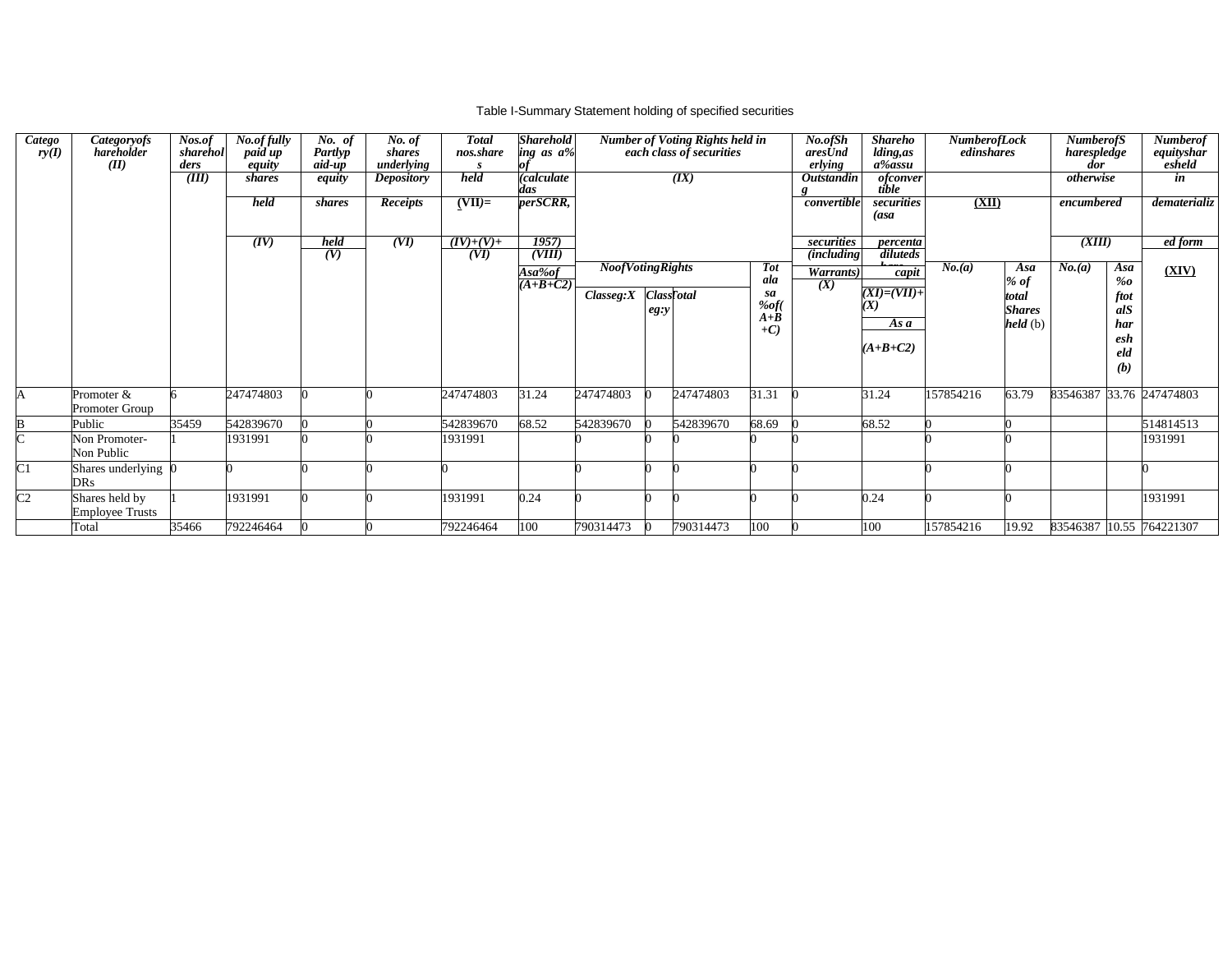## Table II- Statementshowing shareholdingpatternofthePromoterandPromoterGroup

| Category&Name                           | No. of             | No.of         | Partly  | Nos.of          | <b>Total</b>               | <b>Sharehol</b>  | NumberofVotingRightsheldin |                       |              |                 | No. of                      | Shareholdin                      | <b>Numberof</b> |             |                                  | <b>Numberof</b> | <b>Numberof</b>        |
|-----------------------------------------|--------------------|---------------|---------|-----------------|----------------------------|------------------|----------------------------|-----------------------|--------------|-----------------|-----------------------------|----------------------------------|-----------------|-------------|----------------------------------|-----------------|------------------------|
| ofthe                                   | shareh             | fully         | paid-up | shares          | nos.                       | $\dim g\%$       |                            | eachclassofsecurities |              |                 | <b>Shares</b>               | g, as $a\%$                      | Lockedin        |             |                                  | <b>Shares</b>   | equity<br>sharesheld   |
| <b>Shareholders</b>                     | older              | paid          | equity  | underlyi        | shares                     | calculate        |                            |                       | (IX)         |                 | Underlyi                    | assuming                         | shares          |             |                                  | pledgedor       |                        |
| (I)                                     | $(\overline{III})$ | up            | shares  | <b>Deposito</b> | held                       | das per<br>SCRR, |                            |                       |              |                 | Outstandi                   | full                             |                 | (XII)       |                                  | otherwise       | in                     |
|                                         |                    | equity        | held    | Receipt         | $(VII=$                    |                  |                            |                       |              |                 | convertib                   | conversion                       |                 |             |                                  | encumbered      | demateriali            |
|                                         |                    | share         | (V)     | (VI)            | $\overrightarrow{IV+V+VI}$ | 1957             |                            |                       |              |                 | securitie                   | of                               |                 |             |                                  | (XIII)          | $\frac{edform}{(XIV)}$ |
|                                         |                    | sheld<br>(IV) |         |                 |                            | Asa%of           | <b>NoofVotingRights</b>    |                       |              | <b>Total</b>    | <i>(includin</i><br>Warrant | convertible<br>securities(       | $N_{0}$<br>(a)  | Asa         | $\bm{N o}$<br>$\cdot$ ( <i>a</i> | Asa             |                        |
|                                         |                    |               |         |                 |                            | $(A+B+C2)$       |                            |                       |              | asa<br>%of      | (X)                         | asa                              |                 | %of         |                                  | <b>%oftotal</b> |                        |
|                                         |                    |               |         |                 |                            | (VIII)           | Class X                    |                       |              | <b>Total</b>    |                             | percentage                       |                 | total       |                                  | shareshe        |                        |
|                                         |                    |               |         |                 |                            |                  |                            | <b>Class</b>          | <b>Total</b> | Voti            |                             | ofdiluted                        |                 | <b>Shar</b> |                                  | ld(b)           |                        |
|                                         |                    |               |         |                 |                            |                  |                            |                       |              | ngri            |                             | share                            |                 | eshe        |                                  |                 |                        |
|                                         |                    |               |         |                 |                            |                  |                            |                       |              | $g\check{h}$ ts |                             | capital)                         |                 | ld(b)       |                                  |                 |                        |
|                                         |                    |               |         |                 |                            |                  |                            |                       |              |                 |                             | $(XI)=$                          |                 |             |                                  |                 |                        |
|                                         |                    |               |         |                 |                            |                  |                            |                       |              |                 |                             | $(VII)+(X)$ asa<br>$\frac{6}{6}$ |                 |             |                                  |                 |                        |
|                                         |                    |               |         |                 |                            |                  |                            |                       |              |                 |                             | $A+B+C2$                         |                 |             |                                  |                 |                        |
|                                         |                    |               |         |                 |                            |                  |                            |                       |              |                 |                             |                                  |                 |             |                                  |                 |                        |
| Indian                                  |                    |               |         |                 |                            |                  |                            |                       |              |                 |                             |                                  |                 |             |                                  |                 |                        |
| Individuals/Hindu                       |                    | 31160764      |         |                 | 31160764                   | 3.93             | 31160764                   |                       | 31160764     | 3.94            |                             | 3.93                             |                 |             | 2783189.32                       |                 | 31160764               |
| undivided Family                        |                    |               |         |                 |                            |                  |                            |                       |              |                 |                             |                                  |                 |             | 564                              |                 |                        |
| PATANJALI                               |                    | 27841564      |         |                 | 27841564                   | 3.51             | 27841564                   |                       | 27841564     | 3.52            |                             | 3.51                             |                 |             | 27831 99.96                      |                 | 27841564               |
| <b>GOVIND</b>                           |                    |               |         |                 |                            |                  |                            |                       |              |                 |                             |                                  |                 |             | 564                              |                 |                        |
| <b>KESWANI</b>                          |                    |               |         |                 |                            |                  |                            |                       |              |                 |                             |                                  |                 |             |                                  |                 |                        |
| <b>LILLETTE DUBEY</b>                   |                    | 374908        |         |                 | 374908                     | 0.05             | 374908                     |                       | 374908       | 0.05            |                             | 0.05                             |                 |             |                                  |                 | 374908                 |
|                                         |                    | 2944292       |         |                 | 2944292                    | 0.37             |                            |                       | 2944292      | 0.37            |                             | 0.37                             |                 |             |                                  |                 | 2944292                |
| <b>ILA DUBEY</b>                        |                    |               |         |                 |                            |                  | 2944292                    |                       |              |                 |                             |                                  |                 |             |                                  |                 |                        |
| <b>ADITYA MADHAVO</b><br><b>KESWANI</b> |                    |               |         |                 |                            |                  |                            |                       |              |                 |                             |                                  |                 |             |                                  |                 |                        |
|                                         |                    |               |         |                 |                            |                  |                            |                       |              |                 |                             |                                  |                 |             |                                  |                 |                        |
| <b>NAYANA RIA</b>                       |                    |               |         |                 |                            |                  |                            |                       |              |                 |                             |                                  |                 |             |                                  |                 |                        |
| <b>KESWANI</b>                          |                    |               |         |                 |                            |                  |                            |                       |              |                 |                             |                                  |                 |             |                                  |                 |                        |
| Central Government/0                    |                    |               |         |                 |                            |                  |                            |                       |              |                 |                             |                                  |                 |             |                                  |                 |                        |
| State Government(s)                     |                    |               |         |                 |                            |                  |                            |                       |              |                 |                             |                                  |                 |             |                                  |                 |                        |
| Financial                               |                    |               |         |                 |                            |                  |                            |                       |              |                 |                             |                                  |                 |             |                                  |                 |                        |
| <b>Institutions/Banks</b>               |                    |               |         |                 |                            |                  |                            |                       |              |                 |                             |                                  |                 |             |                                  |                 |                        |
| Any Other (specify) 3                   |                    | 216314039 0   |         |                 | 216314039 27.3             |                  | 216314039                  |                       | 216314039    | 27.37           |                             | 27.3                             | 157854 72.97    |             | 55714 25.76                      |                 | 216314039              |
|                                         |                    |               |         |                 |                            |                  |                            |                       |              |                 |                             |                                  | 216             |             | 823                              |                 |                        |
| <b>Bodies Corporate</b>                 |                    | 216314039 0   |         |                 | 216314039 27.31            |                  | 216314039                  |                       | 216314039    | 27.37           |                             | 27.31                            | 157854 76       |             |                                  | 55714 110.72    | 216314039              |
|                                         |                    |               |         |                 |                            |                  |                            |                       |              |                 |                             |                                  | 216             |             | 823                              |                 |                        |
| <b>SPANK</b>                            |                    | 207710759 0   |         |                 | 207710759 26.22            |                  | 207710759                  |                       | 207710759    | 26.28           |                             | 26.22                            | 157854 76       |             | 49831 23.99                      |                 | 207710759              |
| MANAGEMENT                              |                    |               |         |                 |                            |                  |                            |                       |              |                 |                             |                                  | 216             |             | 543                              |                 |                        |
| <b>SERVICES</b>                         |                    |               |         |                 |                            |                  |                            |                       |              |                 |                             |                                  |                 |             |                                  |                 |                        |
| PRIVATE LIMITED                         |                    |               |         |                 |                            |                  |                            |                       |              |                 |                             |                                  |                 |             |                                  |                 |                        |
| <b>TOUCAN REAL</b>                      |                    | 1820000       |         |                 | 1820000                    | 0.23             | 820000                     |                       | 1820000      | 0.23            |                             | 0.23                             |                 |             |                                  |                 | 1820000                |
| <b>ESTATES</b>                          |                    |               |         |                 |                            |                  |                            |                       |              |                 |                             |                                  |                 |             |                                  |                 |                        |
| PRIVATE LIMITED                         |                    |               |         |                 |                            |                  |                            |                       |              |                 |                             |                                  |                 |             |                                  |                 |                        |
| <b>SPARROW</b>                          |                    | 6783280       |         |                 | 6783280                    | 0.86             | 6783280                    | 0                     | 6783280      | 0.86            |                             | 0.86                             | O               |             | 58832 86.73                      |                 | 6783280                |
| <b>BUILDWELL</b>                        |                    |               |         |                 |                            |                  |                            |                       |              |                 |                             |                                  |                 |             | 80                               |                 |                        |
| PRIVATE LTD.                            |                    |               |         |                 |                            |                  |                            |                       |              |                 |                             |                                  |                 |             |                                  |                 |                        |
| <b>CROW REAL</b>                        |                    |               |         | 0               |                            |                  |                            |                       |              |                 |                             | ∩                                |                 |             |                                  | $\Omega$        |                        |
| <b>ESTATES</b>                          |                    |               |         |                 |                            |                  |                            |                       |              |                 |                             |                                  |                 |             |                                  |                 |                        |
|                                         |                    |               |         |                 |                            |                  |                            |                       |              |                 |                             |                                  |                 |             |                                  |                 |                        |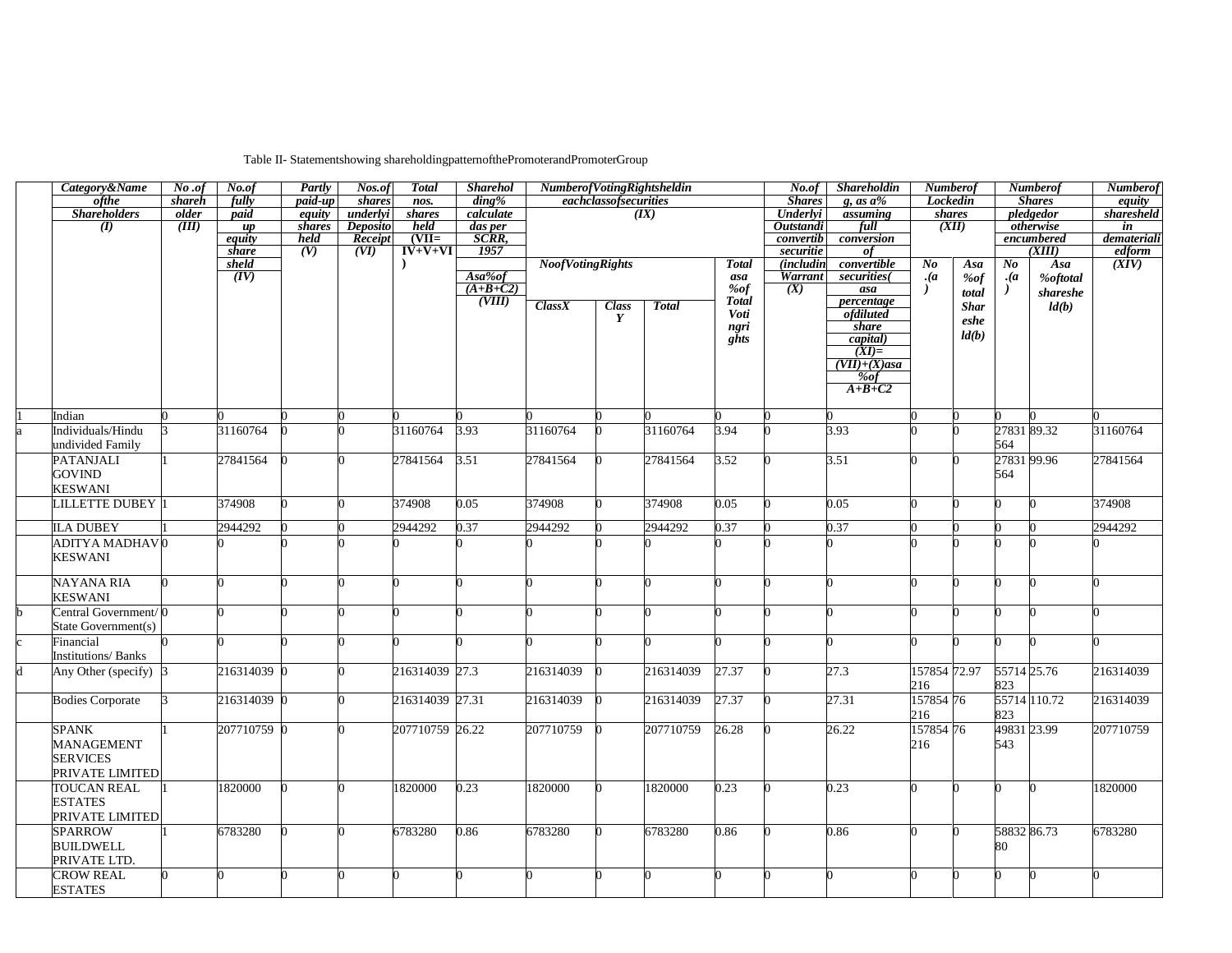| PRIVATE LIMITED           |   |             |  |                 |           |           |       |       |              |             |           |
|---------------------------|---|-------------|--|-----------------|-----------|-----------|-------|-------|--------------|-------------|-----------|
| <b>GARNET HOTELS 0</b>    |   |             |  |                 |           |           |       |       |              |             |           |
| PRIVATE LIMITED           |   |             |  |                 |           |           |       |       |              |             |           |
| PONY TALE                 |   |             |  |                 |           |           |       |       |              | ∩           |           |
| HOTELS PRIVATE            |   |             |  |                 |           |           |       |       |              |             |           |
| <b>LIMITED</b>            |   |             |  |                 |           |           |       |       |              |             |           |
| PRINIA HOTELS             |   |             |  |                 |           |           |       |       |              | n           |           |
| PRIVATE LIMITED           |   |             |  |                 |           |           |       |       |              |             |           |
| <b>OCEANUS</b>            |   |             |  |                 |           |           |       |       |              |             |           |
| <b>DEVELOPMENT</b>        |   |             |  |                 |           |           |       |       |              |             |           |
| <b>COMPANY</b>            |   |             |  |                 |           |           |       |       |              |             |           |
| PRIVATE LIMITED           |   |             |  |                 |           |           |       |       |              |             |           |
| <b>MYNA REAL</b>          |   |             |  |                 |           |           |       |       |              | O           |           |
| <b>ESTATES</b>            |   |             |  |                 |           |           |       |       |              |             |           |
| PRIVATE LIMITED           |   |             |  |                 |           |           |       |       |              |             |           |
| UNISTAR HOTELS 0          |   |             |  |                 |           |           |       |       | n            | 0           |           |
| PRIVATE LIMITED           |   |             |  |                 |           |           |       |       |              |             |           |
| REDSTART REAL 0           |   |             |  |                 |           |           |       |       | ∩            | n           |           |
| <b>ESTATE PRIVATE</b>     |   |             |  |                 |           |           |       |       |              |             |           |
| LIMITED                   |   |             |  |                 |           |           |       |       |              |             |           |
| <b>GLENDALE</b>           |   |             |  |                 |           |           |       |       |              |             |           |
| <b>MARKETING</b>          |   |             |  |                 |           |           |       |       |              |             |           |
| <b>SERVICES</b>           |   |             |  |                 |           |           |       |       |              |             |           |
| PRIVATE LIMITED           |   |             |  |                 |           |           |       |       |              |             |           |
| (formly Vulture           |   |             |  |                 |           |           |       |       |              |             |           |
| Management                |   |             |  |                 |           |           |       |       |              |             |           |
| Services Pvt Ltd)         |   |             |  |                 |           |           |       |       |              |             |           |
| Sub-Total $(A)(1)$        | 6 | 247474803 0 |  | 247474803 31.24 | 247474803 | 247474803 | 31.31 | 31.24 | 157854 63.79 | 83546 33.76 | 247474803 |
|                           |   |             |  |                 |           |           |       |       | 216          | 387         |           |
| Foreign                   |   |             |  |                 |           |           |       |       |              |             |           |
| Individuals (Non-         |   |             |  |                 |           |           |       |       |              |             |           |
| Resident Individuals/     |   |             |  |                 |           |           |       |       |              |             |           |
| Foreign Individuals)      |   |             |  |                 |           |           |       |       |              |             |           |
| Government                |   |             |  |                 |           |           |       |       | U            |             |           |
| Institutions              |   |             |  |                 |           |           |       |       |              |             |           |
| Foreign Portfolio         |   |             |  |                 |           |           |       |       |              |             |           |
| Investor                  |   |             |  |                 |           |           |       |       |              |             |           |
| Any Other (specify) 0     |   |             |  |                 |           |           |       |       |              |             |           |
| Sub-Total $(A)(2)$        |   |             |  |                 |           |           |       |       |              |             |           |
| <b>Total Shareholding</b> |   | 247474803 0 |  | 247474803 31.24 | 247474803 | 247474803 | 31.31 | 31.24 | 157854 63.79 | 83546 33.76 | 247474803 |
| of Promoter and           |   |             |  |                 |           |           |       |       | 216          | 387         |           |
| Promoter Group            |   |             |  |                 |           |           |       |       |              |             |           |
| $(A)=(A)(1)+(A)(2)$       |   |             |  |                 |           |           |       |       |              |             |           |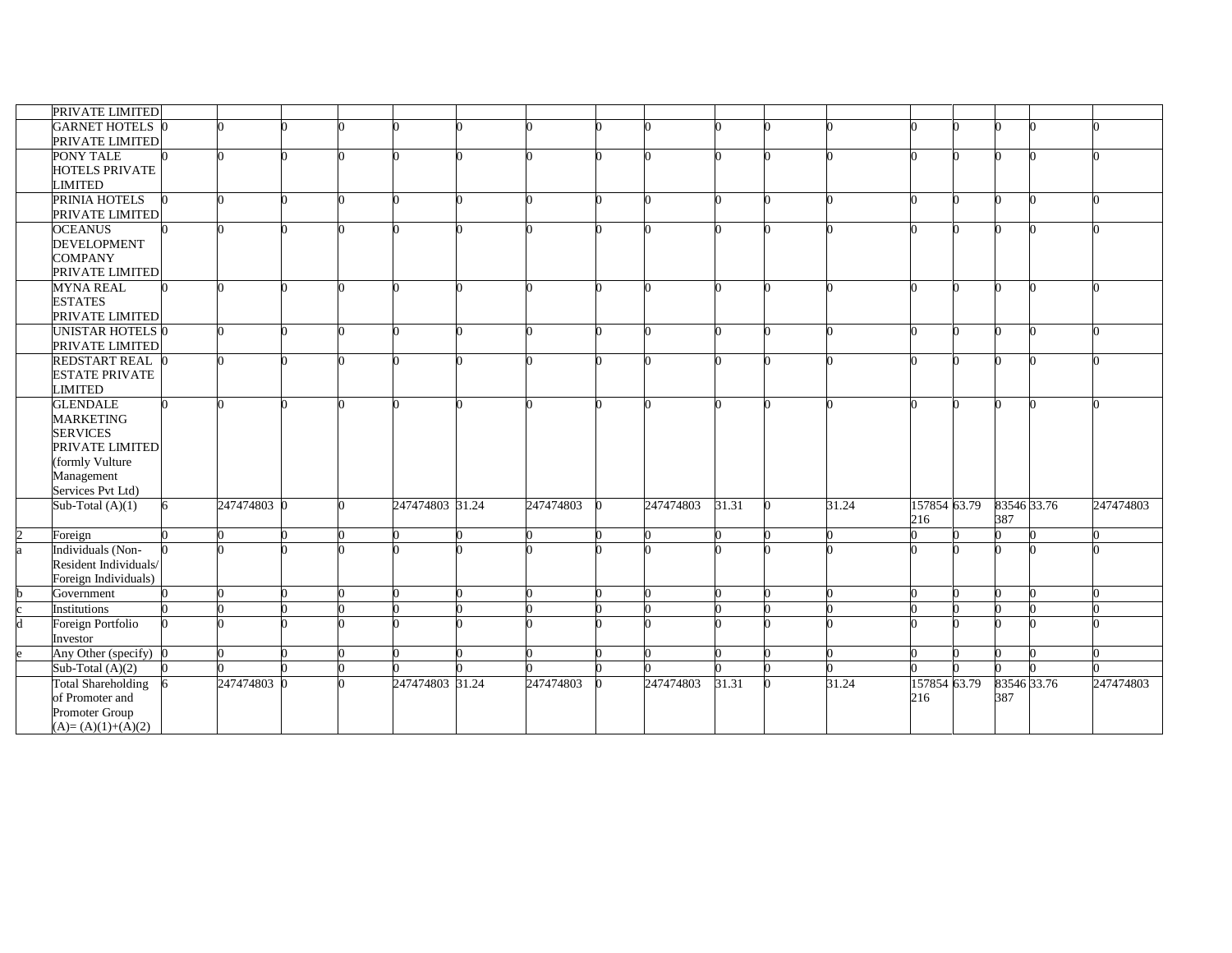TableIII- Statementshowing shareholdingpatternof thePublic shareholder

| Category&Name<br><i>oftheShareholder</i><br>S<br>(I)                                       | Nos.of<br>shareh<br>older(I)<br>II | No.offul<br>lypaidup<br>equitysh<br>aresheld<br>(IV) | Partl<br>ypaid<br>upeq<br>uitys | Nos.ofshar<br>esunderlyi<br>ngDeposito<br>ryReceipts(<br>$\boldsymbol{\mathit{VI}}$ | <b>Totaln</b><br>os.shar<br>esheld<br>$VII=$<br>$IV+V+VI$ | <b>Shar</b><br>ehol<br>ding<br>%cal<br>culat                                               |                                    |                                                      | NumberofVotingRightsheldineachcl<br>$\overrightarrow{assof}$ securities<br>(IX) |                                                                         | No.ofShares<br><b>Underlying</b><br><b>Outstanding</b><br>convertibles<br>ecurities(inc | <b>Numberof</b><br><b>Totalshareh</b><br><b>Lockedins</b><br>olding, as<br>hares(XII)<br>a%assumin<br>gfullconver<br>sionofconve |                                      | <b>NumberofS</b><br>harespledge<br>dorotherwis<br>eencumbered<br>(XIII) |                                                                |                                                                                       | Numberofe<br>quityshares<br>heldindemat<br>erializedfor<br>m(XIV) |
|--------------------------------------------------------------------------------------------|------------------------------------|------------------------------------------------------|---------------------------------|-------------------------------------------------------------------------------------|-----------------------------------------------------------|--------------------------------------------------------------------------------------------|------------------------------------|------------------------------------------------------|---------------------------------------------------------------------------------|-------------------------------------------------------------------------|-----------------------------------------------------------------------------------------|----------------------------------------------------------------------------------------------------------------------------------|--------------------------------------|-------------------------------------------------------------------------|----------------------------------------------------------------|---------------------------------------------------------------------------------------|-------------------------------------------------------------------|
|                                                                                            |                                    |                                                      | hare<br>sheld<br>(V)            |                                                                                     |                                                           | edas<br>perS<br><b>CRR</b><br>,195<br>$\overline{7}$<br>Asa<br>‰f(<br>$A+B+$<br>C2V<br>III | <b>NoofVotingRights</b><br>Class X | Cl<br>$\boldsymbol{a}$<br>$\boldsymbol{S}$<br>s<br>Y | <b>Total</b>                                                                    | <b>Tot</b><br>ala<br>sa<br>%o<br>fTo<br>tal<br>Vot<br>ing<br>rig<br>hts | <b>ludingWarr</b><br>ants(X)                                                            | rtiblesecurit<br>ies (as a perc<br>entageofdil<br>utedshareca<br>pital)<br>(XI)                                                  | N <sub>o</sub><br>$\cdot$ ( <i>a</i> | Asa<br><i>%of</i><br>total<br><b>Shar</b><br>eshe<br>ld(b)              | No.<br>(No)<br>tap<br>pli<br>cab<br>le<br>$\rightarrow$<br>(a) | Asa<br><b>%ofto</b><br>talsha<br>reshel<br>d(Not<br>applic<br>$able)$ (<br><b>b</b> ) |                                                                   |
| Institutions                                                                               |                                    |                                                      |                                 |                                                                                     |                                                           |                                                                                            |                                    |                                                      |                                                                                 |                                                                         |                                                                                         |                                                                                                                                  |                                      |                                                                         |                                                                |                                                                                       |                                                                   |
| Mutual Funds/                                                                              |                                    | 135437083                                            |                                 |                                                                                     | 135437083                                                 | 17.1                                                                                       | 135437083                          |                                                      | 135437083                                                                       | 17.14                                                                   |                                                                                         | 17.1                                                                                                                             |                                      |                                                                         |                                                                |                                                                                       | 135437083                                                         |
| <b>RELIANCE</b><br><b>CAPITAL</b><br>TRUSTEE CO LTD-<br>A/C NIPPON INDIA<br>SMALL CAP FUND |                                    | 8959062                                              |                                 |                                                                                     | 8959062                                                   | 1.13                                                                                       | 8959062                            |                                                      | 8959062                                                                         | 1.13                                                                    |                                                                                         | 1.13                                                                                                                             |                                      |                                                                         |                                                                |                                                                                       | 8959062                                                           |
| <b>SUNDARAM</b><br><b>MUTUAL FUND</b><br>A/C SUNDARAM<br><b>SMALL CAP FUND</b>             |                                    | 23678596                                             |                                 |                                                                                     | 23678596                                                  | 2.99                                                                                       | 23678596                           |                                                      | 23678596                                                                        | R                                                                       |                                                                                         | 2.99                                                                                                                             |                                      |                                                                         |                                                                |                                                                                       | 23678596                                                          |
| FRANKLIN INDIA<br><b>EQUITY</b><br><b>ADVANTAGE</b><br><b>FUND</b>                         |                                    | 34558388                                             |                                 |                                                                                     | 34558388                                                  | 4.36                                                                                       | 34558388                           |                                                      | 34558388                                                                        | 4.37                                                                    |                                                                                         | 4.36                                                                                                                             |                                      |                                                                         |                                                                |                                                                                       | 34558388                                                          |
| <b>SBI LARGE &amp;</b><br><b>MIDCAP FUND</b>                                               |                                    | 67482790                                             |                                 |                                                                                     | 67482790                                                  | 8.52                                                                                       | 67482790                           |                                                      | 67482790                                                                        | 8.54                                                                    |                                                                                         | 8.52                                                                                                                             |                                      |                                                                         |                                                                |                                                                                       | 67482790                                                          |
| Venture Capital<br>Funds                                                                   |                                    |                                                      |                                 |                                                                                     |                                                           |                                                                                            |                                    |                                                      |                                                                                 |                                                                         |                                                                                         |                                                                                                                                  |                                      |                                                                         |                                                                |                                                                                       |                                                                   |
| Alternate Investment 0<br>Funds                                                            |                                    |                                                      |                                 |                                                                                     | U                                                         |                                                                                            |                                    |                                                      |                                                                                 | U                                                                       |                                                                                         |                                                                                                                                  |                                      |                                                                         |                                                                |                                                                                       |                                                                   |
| Foreign Venture<br>Capital Investors                                                       |                                    |                                                      |                                 |                                                                                     |                                                           |                                                                                            |                                    |                                                      |                                                                                 |                                                                         |                                                                                         |                                                                                                                                  |                                      |                                                                         |                                                                |                                                                                       |                                                                   |
| Foreign Portfolio<br>Investors                                                             | 79                                 | 185877355 0                                          |                                 |                                                                                     | 185877355 23.46                                           |                                                                                            | 185877355                          |                                                      | 185877355                                                                       | 23.52                                                                   |                                                                                         | 23.46                                                                                                                            |                                      |                                                                         |                                                                |                                                                                       | 185877355                                                         |
| <b>ABERDEEN</b><br>STANDARD ASIA<br>FOCUS PLC                                              |                                    | 11609681                                             |                                 |                                                                                     | 11609681                                                  | 1.47                                                                                       | 11609681                           |                                                      | 11609681                                                                        | 1.47                                                                    |                                                                                         | 1.47                                                                                                                             |                                      |                                                                         |                                                                |                                                                                       | 11609681                                                          |
| <b>KUWAIT</b><br><b>INVESTMENT</b><br><b>AUTHORITY</b><br><b>FUND F238</b>                 |                                    | 12000000                                             |                                 |                                                                                     | 12000000                                                  | 1.51                                                                                       | 12000000                           |                                                      | 12000000                                                                        | 1.52                                                                    |                                                                                         | 1.51                                                                                                                             |                                      |                                                                         |                                                                |                                                                                       | 12000000                                                          |
| <b>VANECK FUNDS -</b><br><b>EMERGING</b><br><b>MARKETS FUND</b>                            |                                    | 20957220                                             |                                 |                                                                                     | 20957220                                                  | 2.65                                                                                       | 20957220                           |                                                      | 20957220                                                                        | 2.65                                                                    |                                                                                         | 2.65                                                                                                                             |                                      |                                                                         |                                                                |                                                                                       | 20957220                                                          |
| <b>WF ASIAN</b><br>RECONNAISSANC                                                           |                                    | 35315849                                             |                                 |                                                                                     | 35315849                                                  | 4.46                                                                                       | 35315849                           |                                                      | 35315849                                                                        | 4.47                                                                    |                                                                                         | 4.46                                                                                                                             |                                      |                                                                         |                                                                |                                                                                       | 35315849                                                          |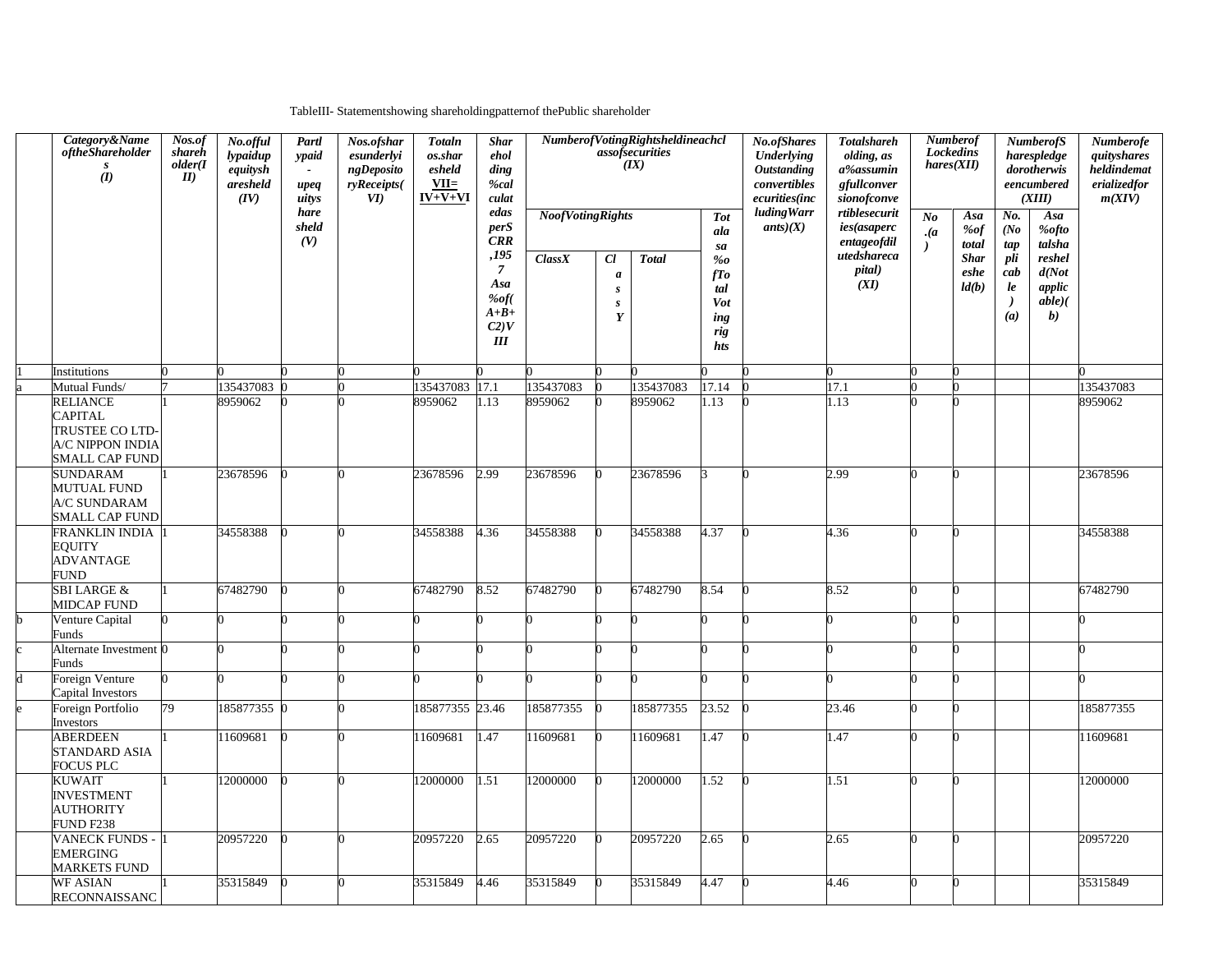|    | E FUND LIMITED                          |       |             |  |                 |       |           |              |                   |       |  |           |
|----|-----------------------------------------|-------|-------------|--|-----------------|-------|-----------|--------------|-------------------|-------|--|-----------|
|    | <b>ZAABA PAN ASIA</b> 1                 |       | 19773984    |  | 19773984        | 2.5   | 19773984  | 19773984     | 2.5               | 2.5   |  | 19773984  |
|    | <b>MASTER FUND</b>                      |       |             |  |                 |       |           |              |                   |       |  |           |
|    | Financial                               |       | 105392      |  | 105392          | 0.01  | 105392    | 105392       | 0.01              | 0.01  |  | 105392    |
|    | <b>Institutions/Banks</b>               |       |             |  |                 |       |           |              |                   |       |  |           |
|    | <b>Insurance Companies</b> <sup>0</sup> |       |             |  |                 |       |           |              |                   |       |  |           |
| h  | Provident Funds/                        |       |             |  |                 |       |           |              |                   |       |  |           |
|    | <b>Pension Funds</b>                    |       |             |  |                 |       |           |              |                   |       |  |           |
|    | Any Other (specify) 0                   |       |             |  |                 |       |           |              |                   |       |  |           |
|    | Sub-Total $(B)(1)$                      | 87    | 321419830 0 |  | 321419830 40.57 |       | 321419830 | 321419830    | 40.67             | 40.57 |  | 321419830 |
|    | Central Government/0                    |       |             |  |                 |       |           |              |                   |       |  |           |
|    | State Government(s)/                    |       |             |  |                 |       |           |              |                   |       |  |           |
|    | President of India                      |       |             |  |                 |       |           |              |                   |       |  |           |
|    | Sub-Total $(B)(2)$                      |       |             |  |                 |       |           | <sup>0</sup> |                   |       |  |           |
|    | Non-institutions                        |       |             |  |                 |       |           |              |                   |       |  |           |
|    | Individuals -                           | 34462 | 47157562    |  | 47157562        | 5.95  | 47157562  | 47157562     | 5.96              | 5.95  |  | 42969905  |
|    | Individual                              | 34271 | 12976476    |  | 12976476        | .64   | 12976476  | 12976476     | $\overline{1.64}$ | 1.64  |  | 12547579  |
|    | shareholders holding                    |       |             |  |                 |       |           |              |                   |       |  |           |
|    | nominal share capital                   |       |             |  |                 |       |           |              |                   |       |  |           |
|    | up to Rs. 2 lakhs.                      |       |             |  |                 |       |           |              |                   |       |  |           |
| ii | Individual                              | 191   | 34181086    |  | 34181086        | 4.31  | 34181086  | 34181086     | 4.32              | 4.31  |  | 30422326  |
|    | shareholders holding                    |       |             |  |                 |       |           |              |                   |       |  |           |
|    | nominal share capital                   |       |             |  |                 |       |           |              |                   |       |  |           |
|    | in excess of Rs. 2                      |       |             |  |                 |       |           |              |                   |       |  |           |
|    | lakhs.                                  |       |             |  |                 |       |           |              |                   |       |  |           |
| h  | NBFCs registered                        |       |             |  |                 |       |           |              |                   |       |  |           |
|    | with RBI                                |       |             |  |                 |       |           |              |                   |       |  |           |
|    | <b>Employee Trusts</b>                  |       |             |  |                 |       |           |              |                   |       |  |           |
| d  | Overseas                                |       |             |  |                 |       |           |              |                   |       |  |           |
|    | Depositories                            |       |             |  |                 |       |           |              |                   |       |  |           |
|    | (holding DRs)                           |       |             |  |                 |       |           |              |                   |       |  |           |
|    | (balancing figure)                      |       |             |  |                 |       |           |              |                   |       |  |           |
|    | Any Other (specify) 910                 |       | 174262278 0 |  | 174262278 22    |       | 174262278 | 174262278    | 22.05             | 22    |  | 150424778 |
|    | <b>Bodies Corporate</b>                 |       | 32427784    |  | 32427784        | 4.09  | 32427784  | 32427784     | 4.1               | 4.09  |  | 32427784  |
|    | RJ CORP LIMITED                         |       | 32427784    |  | 32427784        | 4.09  | 32427784  | 32427784     | 4.1               | 4.09  |  | 32427784  |
|    | Overseas Corporate                      |       | 151158698   |  | 151158698       | 19.08 | 151158698 | 151158698    | 19.12             | 19.08 |  | 135308698 |
|    | <b>Bodies</b>                           |       |             |  |                 |       |           |              |                   |       |  |           |
|    | <b>APG STRATEGIC</b>                    |       | 118730914 0 |  | 118730914 14.99 |       | 118730914 | 118730914    | 15.02             | 14.99 |  | 102880914 |
|    | <b>REAL ESTATE</b>                      |       |             |  |                 |       |           |              |                   |       |  |           |
|    | POOL N.V.                               |       |             |  |                 |       |           |              |                   |       |  |           |
|    | Sub-Total $(B)(3)$                      | 35372 | 221419840 0 |  | 221419840 27.95 |       | 221419840 | 221419840    | 28.02             | 27.95 |  | 193394683 |
|    | <b>Total Public</b>                     | 35459 | 542839670 0 |  | 542839670 68.52 |       | 542839670 | 542839670    | 68.69             | 68.52 |  | 514814513 |
|    | Shareholding $(B)=$                     |       |             |  |                 |       |           |              |                   |       |  |           |
|    | $(B)(1)+(B)(2)+(B)(3)$                  |       |             |  |                 |       |           |              |                   |       |  |           |